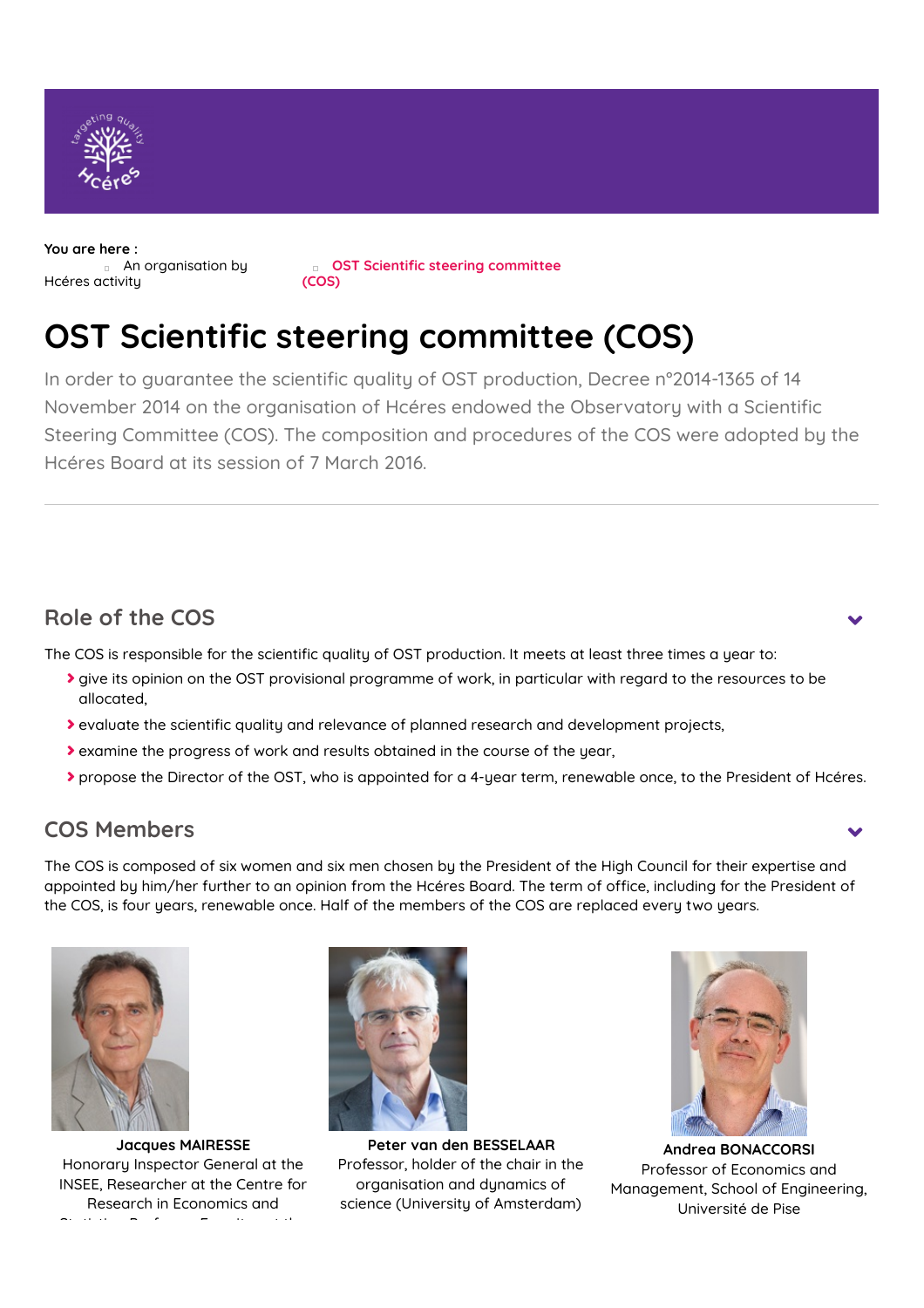#### Statistics, Professor Emeritus at the University of Maastricht

[Curriculum](https://www.hceres.fr/sites/default/files/media/downloads/cos_ost_cv_jacquesmairesse.pdf) vitae

### [Curriculum](https://www.hceres.fr/sites/default/files/media/downloads/cos_ost_cv_andrea_bonaccorsi.pdf) vitae Curriculum vitae



**N** Forthcoming appointment



**Brigitte DORMONT** Professor of Economics (Université Paris Dauphine)



**Nicole HAEFFNER-CAVAILLON** Research Director Emeritus, French National Institute of Health and Medical Research (INSERM) [Curriculum](https://www.hceres.fr/sites/default/files/media/downloads/cos_ost_cv_nicole_haeffner_cavaillon.pdf) vitae



**Catalina MARTINEZ** Institute of Public Goods and Policies (IPP) of the Spanish National Council for Research (CSIC), adviser to the Vice-President of Institutional Relations at the CSIC

#### [Curriculum](https://www.hceres.fr/sites/default/files/media/downloads/cos_ost_cv_catalina_martinez_0.pdf) vitae



**Gaétan de RASSENFOSSE** Assistant professor, Holder of the Chair of Innovation and IP Policy, École polytechnique fédérale de Lausanne

[Curriculum](https://www.hceres.fr/sites/default/files/media/downloads/cos_ost_cv_gaetan_derassenfosse.pdf) vitae



**N** Forthcoming appointment



**Julio RAFFO** Head of the Economics and Innovation Section, Economics and Statistics Division (WIPO - World Intellectual Property Organisation)

[Curriculum](https://www.hceres.fr/sites/default/files/media/downloads/cos_ost_cv_julio_raffo.pdf) vitae



**Jean-Marc SCHLENKER** Professor, Mathematics (University of Luxembourg) [Curriculum](https://www.hceres.fr/sites/default/files/media/downloads/cos_ost_cv_jeanmarc_schlenker.pdf) vitae



**Françoise THIBAULT** General Delegate of the Alliance Thématique Nationale des Sciences Humaines et Sociales (ATHENA) [Curriculum](https://www.hceres.fr/sites/default/files/media/downloads/cos_ost_cv_francoise_thibault.pdf) vitae